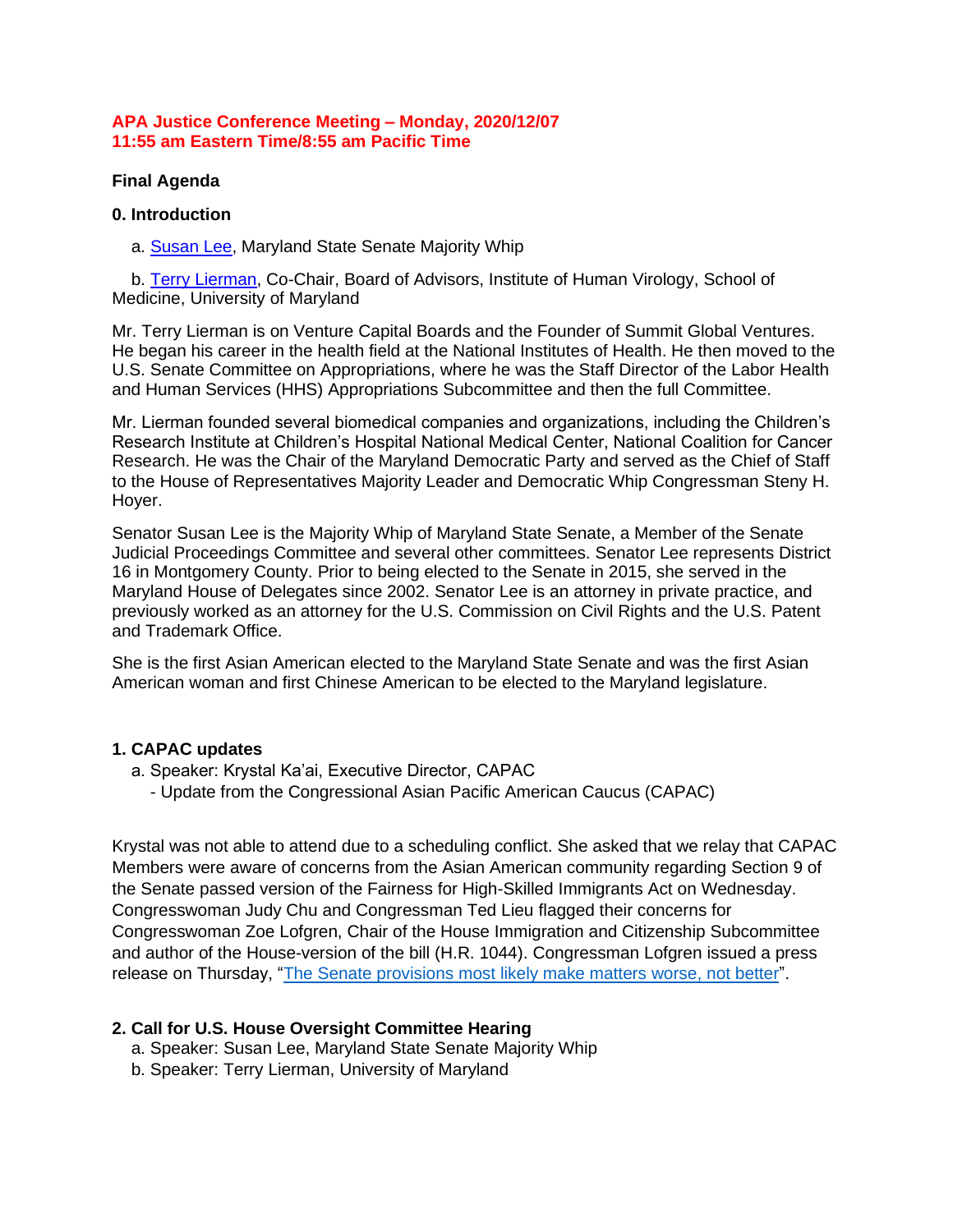Terry and Susan provided an overview of their efforts to obtain support for a letter requesting Congressman Jamie Raskin, Chair of the US House Subcommittee on Civil Rights and Civil Liberties to conduct oversight hearings to address the unfair singling out of scientists and scholars of Chinese or Asian descent based on the misguided perception that simply being of Chinese or Asian descent or having to ties to China make them prone to espionage. They indicated that while it is important to protect America's interests and prosecute wrongdoers, it is a grave injustice to target or place under suspicion an entire ethnic group. The letter would be signed by not only leading AAPI leaders and organizations, but also prominent scientists, academics, and researchers and scientific organizations, as having a strong and united coalition effort is vital to gaining support for these hearings. Seeing a critical urgency, they noted innocent, dedicated, and patriotic scientists are being caught up in the broad sweep of the counterintelligence efforts by the FBI and other agencies and NIH's related actions leaving them fearful, confused, frustrated and with a sense of betrayal; and having their civil rights violated and their careers, reputations and lives ruined. International scientific collaborations, which for decades have been strongly encouraged by NIH and other research institutions, are now being criminalized. These actions have also severely impeded America's ability to advance scientific and medical breakthroughs that can save lives, especially during this pandemic. The goal is to have signatories by late December, 2020 and for hearings to be held at least by February or March of 2021. The request for a hearing also follows and builds on meetings Susan and a group of Maryland AAPI leaders had with Congressman Raskin and U.S. Senator Chris Van Hollen in late 2019. Terry and Susan offered their heartfelt thanks and gratitude to Dr. Steven Pei, Jeremy Wu, John Yang, APA Justice, AAJC, CAPAC and other leaders and organizations for their outstanding leadership, resolve, and advocacy on this and other important and timely issues impacting our AAPI and all communities.

APA Justice thanks Susan and Terry for their leadership and commits to raise awareness about the letter, promote co-signing of the letter, and support related efforts.

# **3. Debriefing of 12/02 Webinar**

- a. Speaker: Michael German, Fellow, Brennan Center for Justice
- b. Speaker: Steven Pei, APA Justice; Honorary Chair, UCA - YouTube Video:<https://bit.ly/3qsxFDW>
	- APA Justice: [Policy Needs for U.S. Science and Scientists and Webinar Series](https://bit.ly/APAJ_Webinar_Series)

This topic was subsumed in item 2 above.

# **4. More Anti-Racial Profiling Activities**

# **a. Update on Anti-Racial Profiling Project**

- Speaker: Gisela Kusakawa, Advancing Justice | AAJC

Gisela reported that we are living in unprecedented times with rising hate and bias against Asian Americans. Advancing Justice | AAJC, APA Justice, and other partner organizations are preparing a transition letter to the Biden administration to express our deep concern with the racial profiling and unjust investigations and prosecutions of Asian Americans and Asian immigrants, harming the lives of not just individuals, their families and communities, but eroding the health of our democracy. We will be requesting that the administration end the Justice Department's "China Initiative," and take other further necessary steps including in the first 100 days to combat the racial bias and profiling of Asian American and Asian immigrant scientists,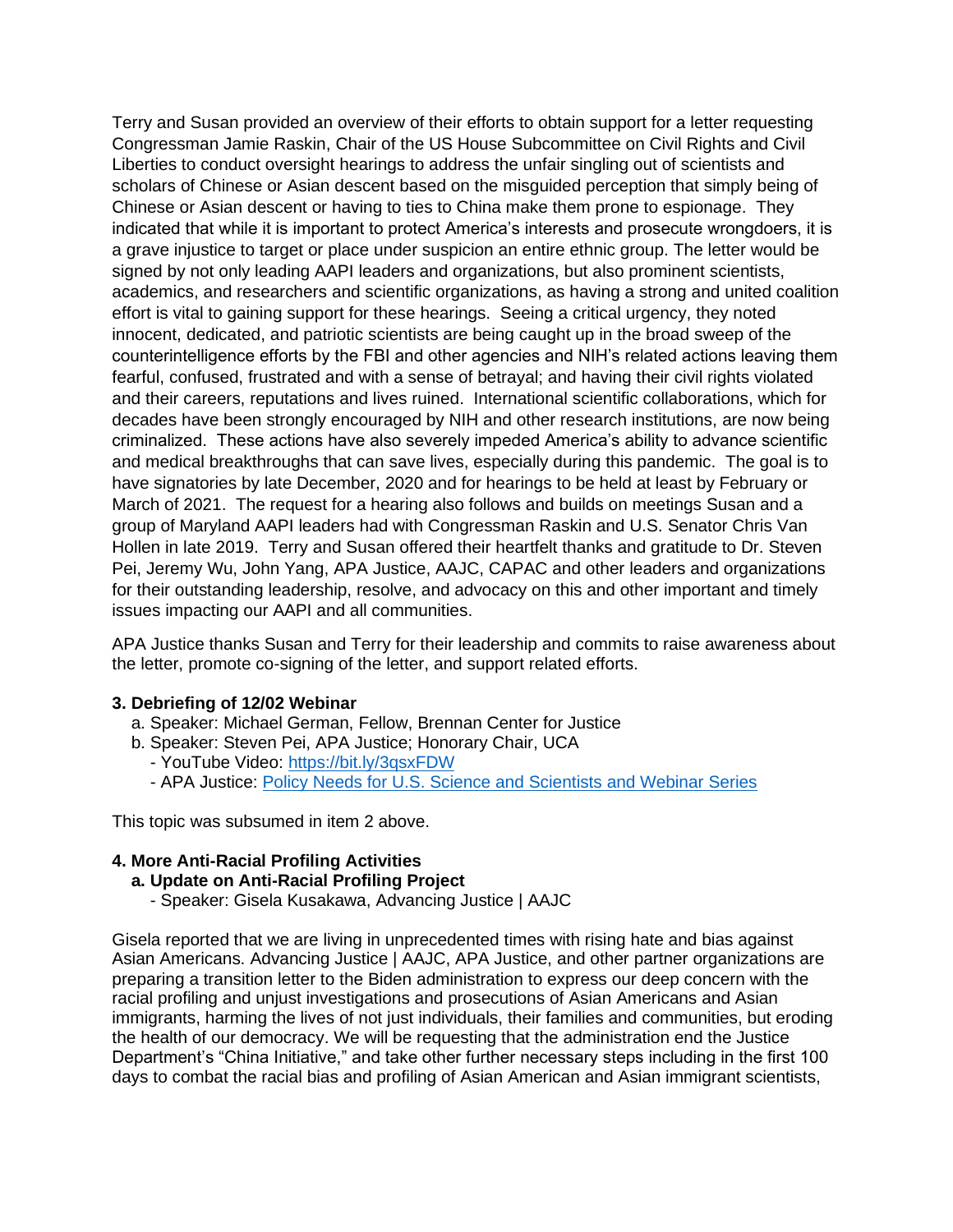researchers, and scholars. Once this has been finalized, Gisela will circulate. Please feel free to contact her with any questions or concerns at [gkusakawa@advancingjustice-aajc.org](mailto:gkusakawa@advancingjustice-aajc.org)

Advancing Justice | AAJC and Advancing Justice | Asian Law Caucus previously filed an amicus brief in support of Dr. Franklin Tao and were granted leave of court to enter appearance as amici curiae and file the brief. It is a bittersweet victory as Dr. Tao's motion to dismiss was not granted. However, we were successful in being able to provide a voice to the community and have the court review and consider the brief. Following this grant, the brief has been formally filed. Jeremy provided more information on the ground regarding Dr. Tao and his Legal Defense Fund in the meeting.

# **b. Preliminary Statistics on "China Initiative"**

- Speaker: Jeremy Wu, APA Justice

The Department of Justice started its "China Initiative" in November 2018. Substantial amounts of government-wide resources and taxpayers' dollars have been mobilized and put into this initiative. Last month marks the two-year anniversary of the "China Initiative." DOJ released a report on the "China Initiative" cases over the past year. It was again long on rhetoric but short on data and supporting facts and evidence.

Five groups, including APA Justice, Brennan Center, Advancing Justice | AAJC, APAPA, and UCA, began to produce a series of webinars in September because we are deeply concerned about the ramifications of the "China Initiative" on the civil rights and security of Chinese Americans, Chinese immigrants, and Chinese Nationals working in the U.S., as well as the consequences for the broader American society. Just on the label itself, "China Initiative" is as unacceptable as the "China Virus" with its xenophobic and racist overtones.

APA Justice has been tracking the prosecutions under the Economic Espionage Act (EEA) since its enactment in 1996. It is known as FedCases and has been available since 2015. We have also started tracking the "China Initiative" cases and will share with you some of the preliminary results today.

These limited results are based on what DOJ has made public through its online report and announcements, a public government data source called PACER, a public application known as CourtListener that is created by a non-profit group called the Free Law Project, and media reports. The results are preliminary because they are undergoing additional verification and validation. They may also change over time.

With these cautious notes in mind and based on information available from DOJ as of November 12, 2020, these are the preliminary results about the "China Initiative" cases:

- There are 61 reported cases with a total of 131 defendants
- The number of defendants in a case ranges from 1 to 10, averaging 2.1 defendants per case
- About 10% of the defendants are business or research/academic entities
- Of the remaining defendants, about 91% are apparently of Asian origin based on their names and context of their cases
- Of the 61 cases, only a quarter of them are based on EEA charges. One case was closed before the "China Initiative" started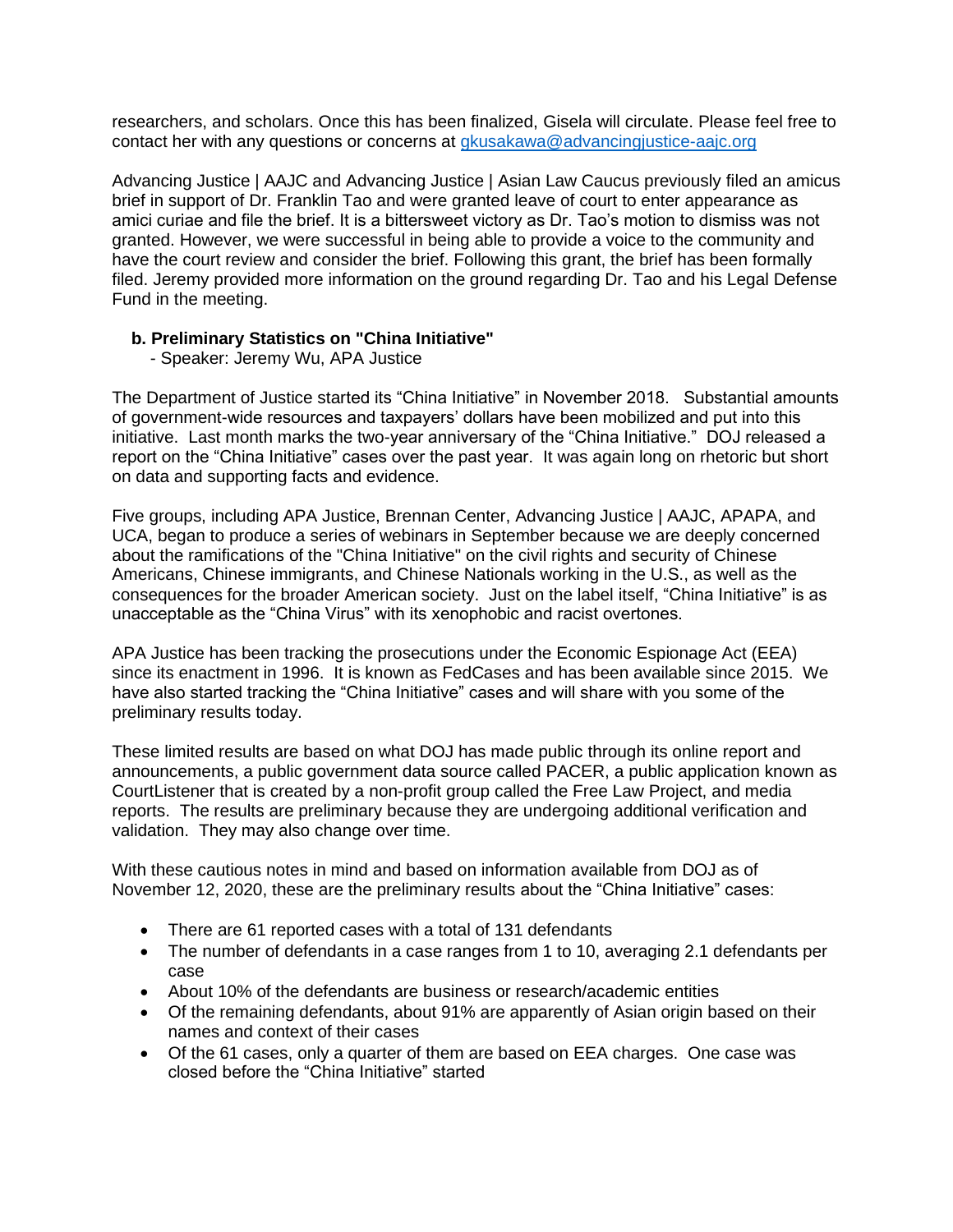• The top charges for the remaining cases appear to be making false statements, computer-related fraud, mail/wire fraud, conspiracy to defraud the U.S., program fraud, and visa fraud

In the coming weeks and months, APA Justice plans to make available additional data about the "China Initiative" cases as they are additionally verified and validated.

### **c. Legal Defense Fund for Kansas University Professor Franklin Tao**

- Speaker: Jeremy Wu, APA Justice
- GoFundMe:<https://gf.me/u/zad9z8>
- APA Justice Impacted Person: [Franklin Tao](https://bit.ly/3fZWJvK)

Kansas University Professor Franklin Tao is one of the 61 "China Initiative" cases identified under the "China Initiative." His case has been tracked by APA Justice since his indictment in August 2019.

Professor Tao was first charged for 1 count of wire fraud and 3 counts of program fraud, which was superseded by 2 counts of wire fraud and 1 count of program fraud in January 2020. They were superseded again in June 2020 by 7 counts of wire fraud and 3 counts of false statement. Each superseding indictment was followed by a motion to dismiss by the defense.

The defense attorney has argued that the Government is testing a new, aggressive theory on Professor Tao to criminalize filling forms incorrectly that can set precedent for many other Chinese American scientists. Professor Tao is not a thief nor a spy. The Government itself does not allege Professor Tao to have stolen anything from Kansas University.

The repeated superseding charges are unusual. According to the Legal Defense Fund for Franklin Tao, the government appears intent to drag out the case and wear Professor Tao down by exhausting his family's savings and borrowing from relatives and friends. Professor Tao is determined to fight the DOJ and clear his name.

Although the presiding judge denied the motion to dismiss the latest superseding charges in November 2020, she accepted Advancing Justice | AAJC and Advancing Justice| ALC's Motion for Leave of Court to Enter Their Appearance as Amicus Curiae and File Brief in Support of Defendant Professor Tao's Motion.

Professor Tao will need support to continue his fight. A link to a recently started GoFundMe campaign for his legal defense is provided in the meeting agenda. We urge you to look at the Tao case, donate generously in this holiday season, and tell the story to your families, colleagues, friends and neighbors. His case is scheduled to start in Kansas in 2021.

#### **d. Update on the case of Professor Ning Xi and IEEE Response**

- Speaker: Jeremy Wu, APA Justice
- APA Justice Impacted Person: [Ning Xi](https://bit.ly/3mjtNlG)

Following a relay of Professor Ning Xi and his lawyer's statement last month, APA Justice invited the 2021 IEEE President-Elect to an APA Justice monthly meeting to speak about the IEEE mission and perspectives about Professor Xi's case.